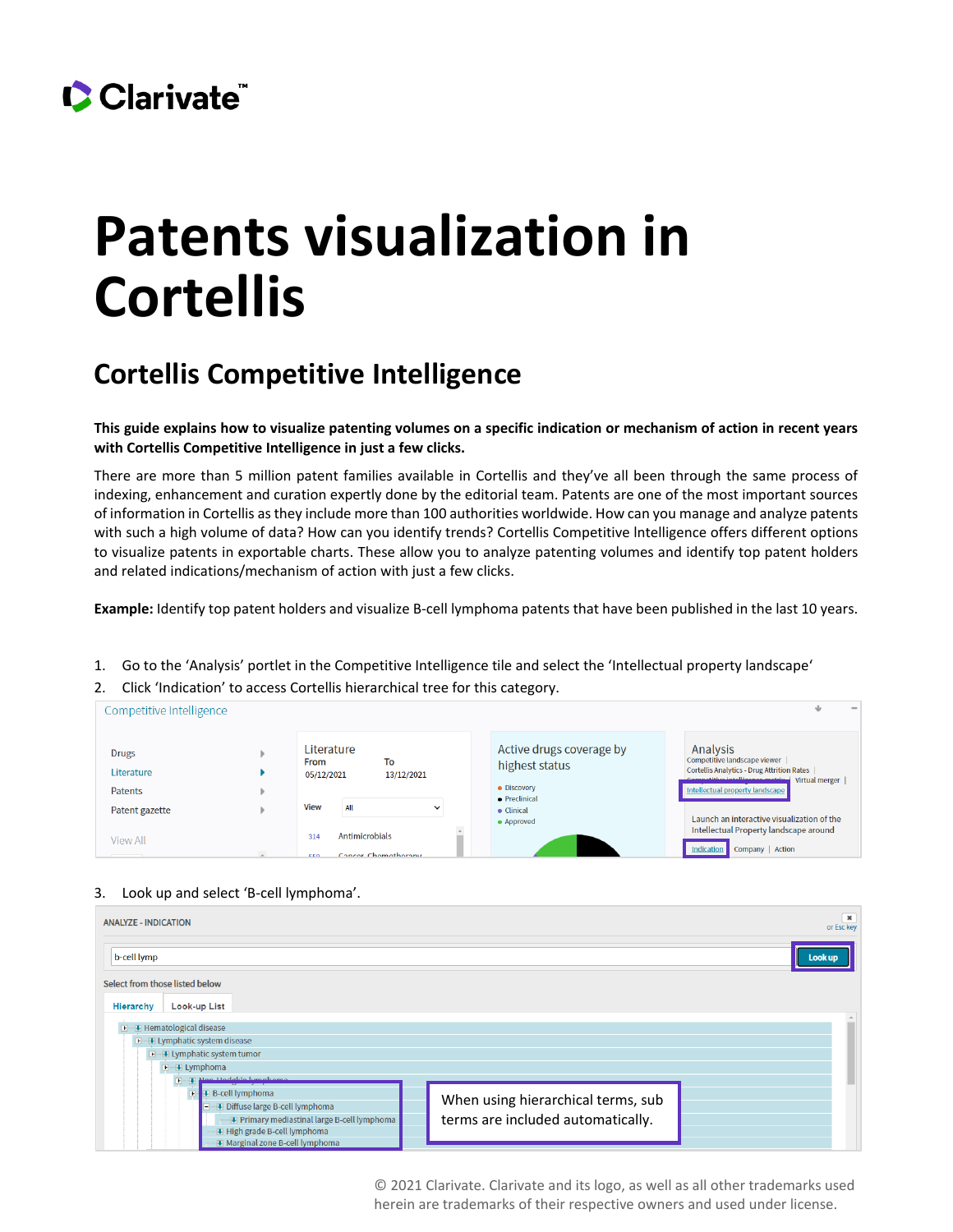

| Competitive Intelligence                                                                                                                                   |              |                                                                                           |                                                                                                                                                         |         |                                                                                                        | $\sim$                                                                                                                                                                                                                                                                                                                                               |
|------------------------------------------------------------------------------------------------------------------------------------------------------------|--------------|-------------------------------------------------------------------------------------------|---------------------------------------------------------------------------------------------------------------------------------------------------------|---------|--------------------------------------------------------------------------------------------------------|------------------------------------------------------------------------------------------------------------------------------------------------------------------------------------------------------------------------------------------------------------------------------------------------------------------------------------------------------|
| <b>Drugs</b><br>Literature<br><b>Patents</b><br>Patent gazette<br>View All<br><b>Drugs</b><br>Companies<br>Patents<br>Literature<br><b>Broker research</b> | $\checkmark$ | Literature<br><b>From</b><br>05/12/2021<br><b>View</b><br>All<br>314<br>559<br>146<br>202 | To<br>13/12/2021<br><b>Antimicrobials</b><br>Cancer, Chemotherapy,<br><b>Endocrine System</b><br>Cardiovascular System<br><b>Central Nervous System</b> | $\star$ | Active drugs coverage by<br>highest status<br>• Discovery<br>• Preclinical<br>• Clinical<br>• Approved | Analysis<br>Competitive landscape viewer<br><b>Cortellis Analytics - Drug Attrition Rates</b><br>Competitive intelligence matrix   Virtual merger  <br>Intellectual property landscape<br>Launch an interactive visualization of the<br>Intellectual Property landscape around<br>Indication   Company   Action<br><b>B-cell lymphoma</b><br>Analyze |

## 4. Click 'Analyze' to open a new tab.

5. Apply the 'Drug relationship' filter on the right to focus on patents protecting processes and products, for example. To include multiple values, hold the CTRL key when selecting.

| <b>Drug Relationship:</b> |  |
|---------------------------|--|
| Type to search in list    |  |
| General interest          |  |
| New use                   |  |
| <b>Process</b>            |  |
| Process (Intermediate)    |  |
| Product                   |  |
| Product (derivative)      |  |
| <b>Tentative</b>          |  |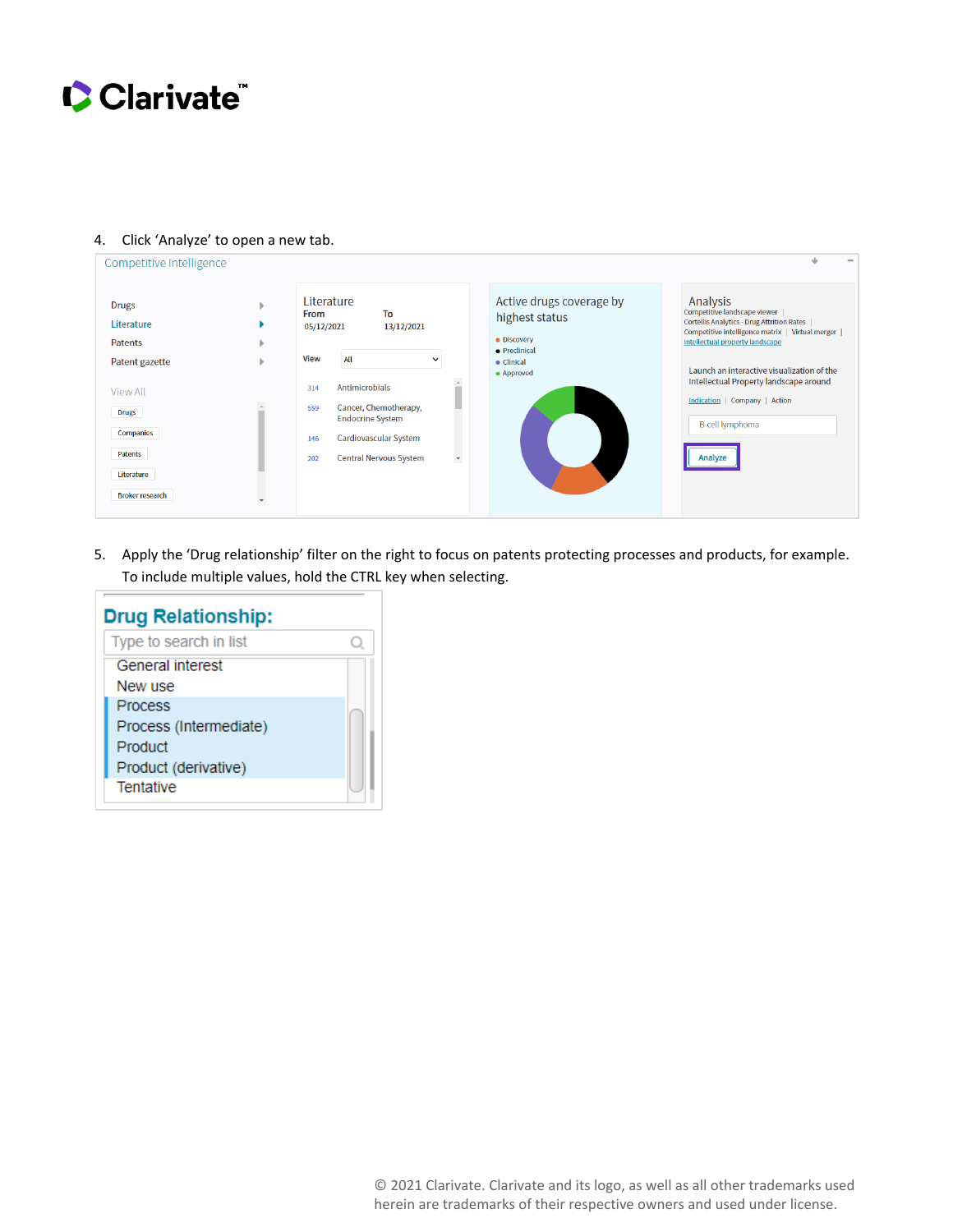

6. Move sliders at the top to narrow down the timeframe to the last 10 years or more. Bar chart displaying patenting volumes updates automatically allowing to identify top holders in this period of time. Names of top patent can be found on the right.



7. Table at the bottom of the page provides details on patent numbers, drug names and mechanism of actions to help you understand who your competitors are and what they're focusing on:

| Family     | <b>Parent Company</b> | Company                   | <b>Company Relationship</b>  | Drua       | <b>Drug Relationship</b>          | Indication             | <b>Action</b>                 | <b>Class</b>       |
|------------|-----------------------|---------------------------|------------------------------|------------|-----------------------------------|------------------------|-------------------------------|--------------------|
| CN-10235   | Jiangsu Aosaikang     | Jiangsu Aosaikang Pha     | <b>Patent Assignee/Owner</b> | bendamusti | <b>Product (derivative)</b>       | <b>B-cell lymphoma</b> | PARP modulator                | Product derivative |
| $CN-10469$ | Porton Pharma Solut   | Porton Pharma Solutio     | <b>Patent Assignee/Owner</b> | ibrutinib  | Process (Intermed B-cell lymphoma |                        | Btk tyrosine kinase inhibitor | Process            |
| $CN-10494$ | <b>HEC Pharm</b>      | <b>Guangdong HEC Phar</b> | <b>Patent Assignee/Owner</b> | ibrutinib  | Process (Intermed B-cell lymphoma |                        | Btk tyrosine kinase inhibitor | <b>Process</b>     |